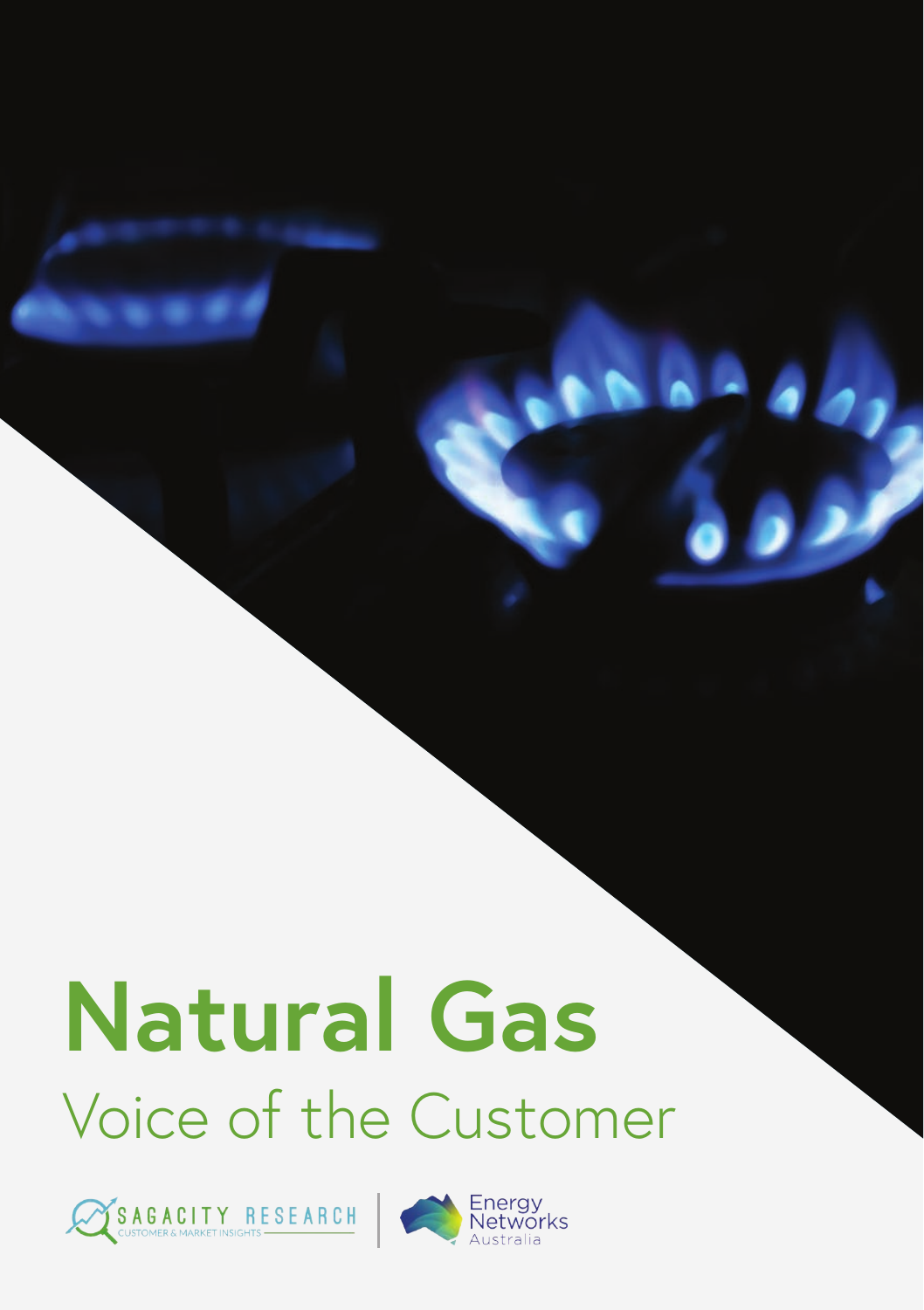

### **We spoke to a total of 2,514 residents within the gas distribution zones of Australia**

#### **Gas Appliances study for ENA, exploring:**

- Energy preferences & importance of natural gas
- Intention to take up or drop natural gas
- Trends in appliance usage
- Perceptions of natural gas and other energy sources
- Attitudes and sentiment towards renewable gas



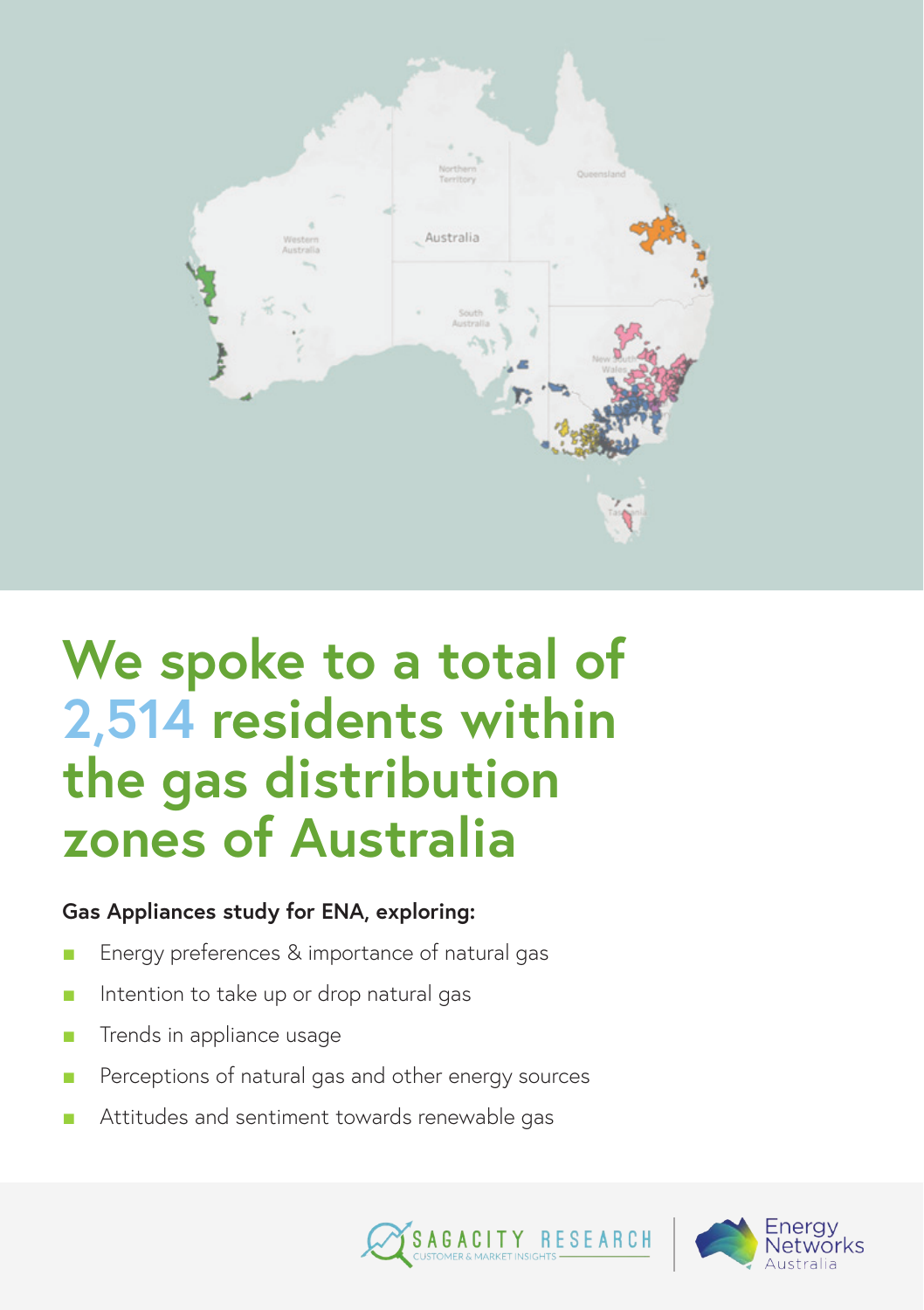**There are strong emotional & rational attachments to gas,** both for cooking & heating



# **feel that gas appliances**<br>have made their home m<br>comforting during COVID

**have made their home more comforting during COVID**

- *"I love having natural gas because it saves the environment!"*
- *"Cooking is really the one thing I cannot imagine not having gas for"*
- *"More control with cooking as I am a chef so for me this really matters, affordable and easy to use"*
- *"I love our ducted heating as it is easy to operate and control. I love the gas cook top as well, it cooks to perfection"*
- *"Love the warmth produced and the traditional style of cooking"*
- *"I love the speed and efficiency that gas cooktop gives us. Our food is prepared quickly and heats evenly"*
- *"Love the feeling of gas heating and hot water"*
- *"I love cooking on a natural gas cook top. Gas is also affordable so we find it doesn't impact our utility bills"*



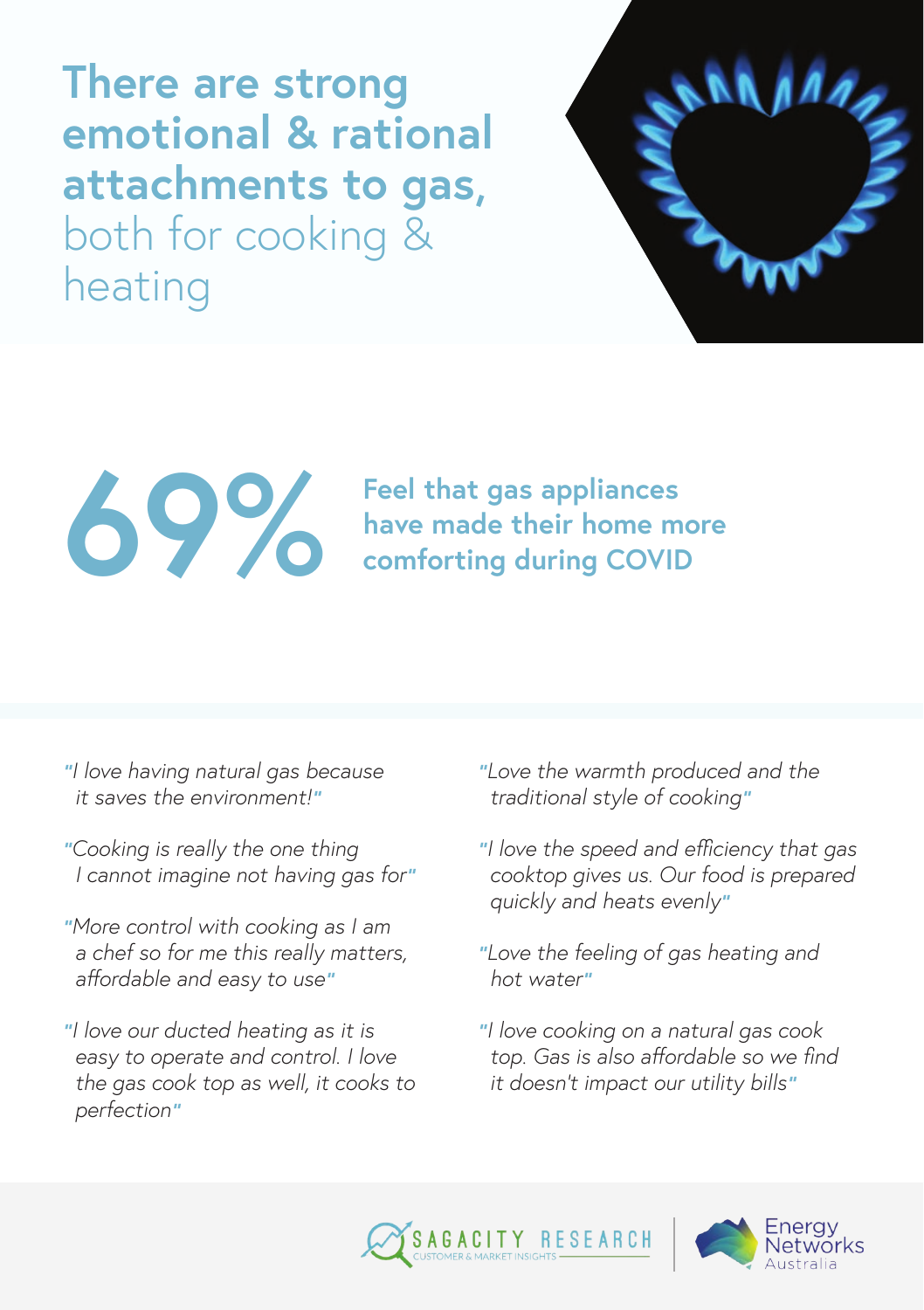#### **For many, natural gas is essential**

and an energy source they couldn't be without





**Agree they couldn't be without their gas appliances**

**51%**

**Believe having a natural gas connection to their home is "essential"**

**31%** Somewhat important

**6%** Somewhat unimportant

5% Not important at all

8% No preference / not sure



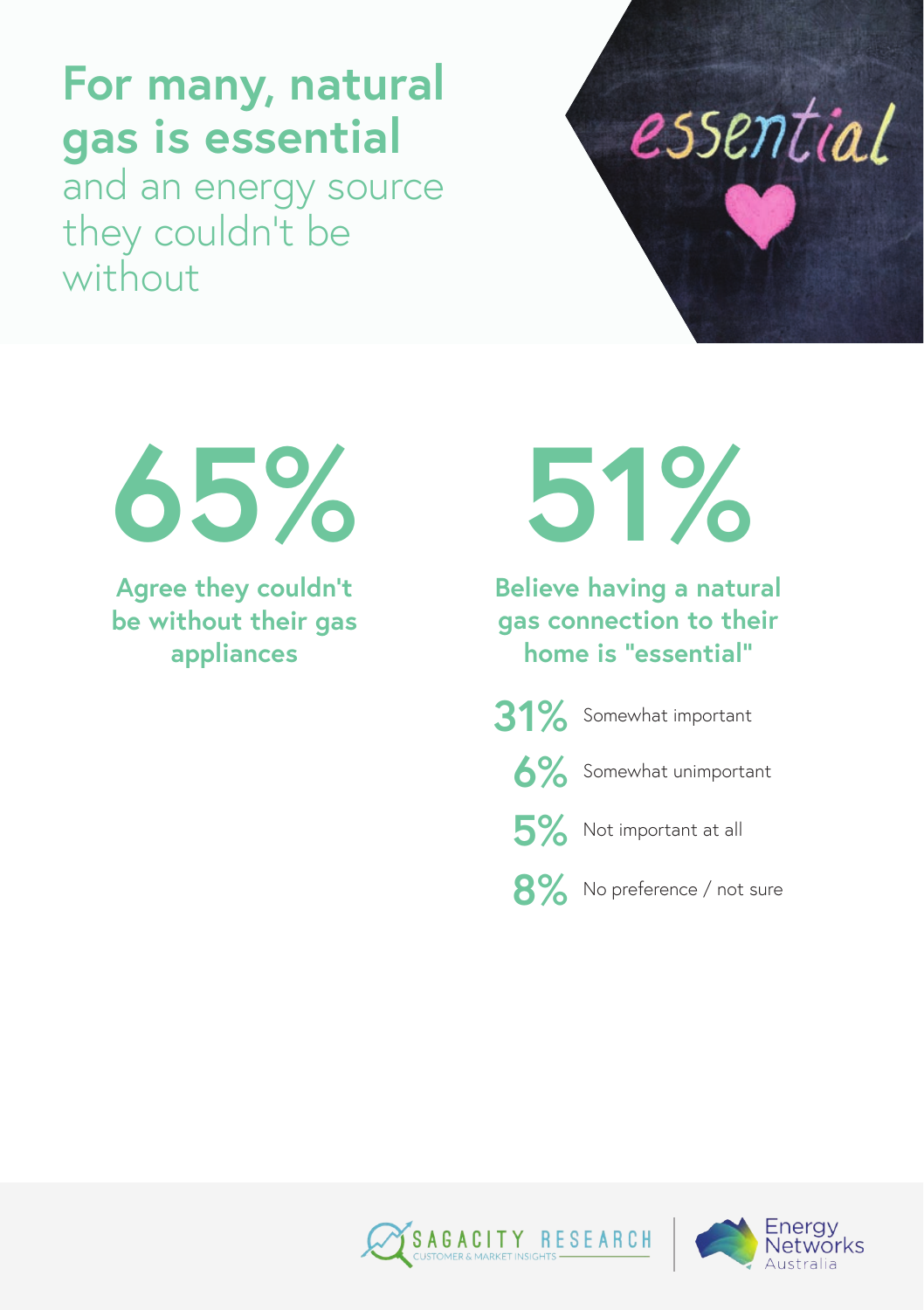**There is a strong appetite to explore alternatives** to enable customers to keep using a form of natural gas





**61% Agree that the sustainability of natural resources like gas is a real concern**



**Would be more likely to consider gas appliances if the gas network could be transitioned from natural gas to an alternative low emission fuel, like renewable gas**



**72% Are keen to utilise renewable gas to help the environment**



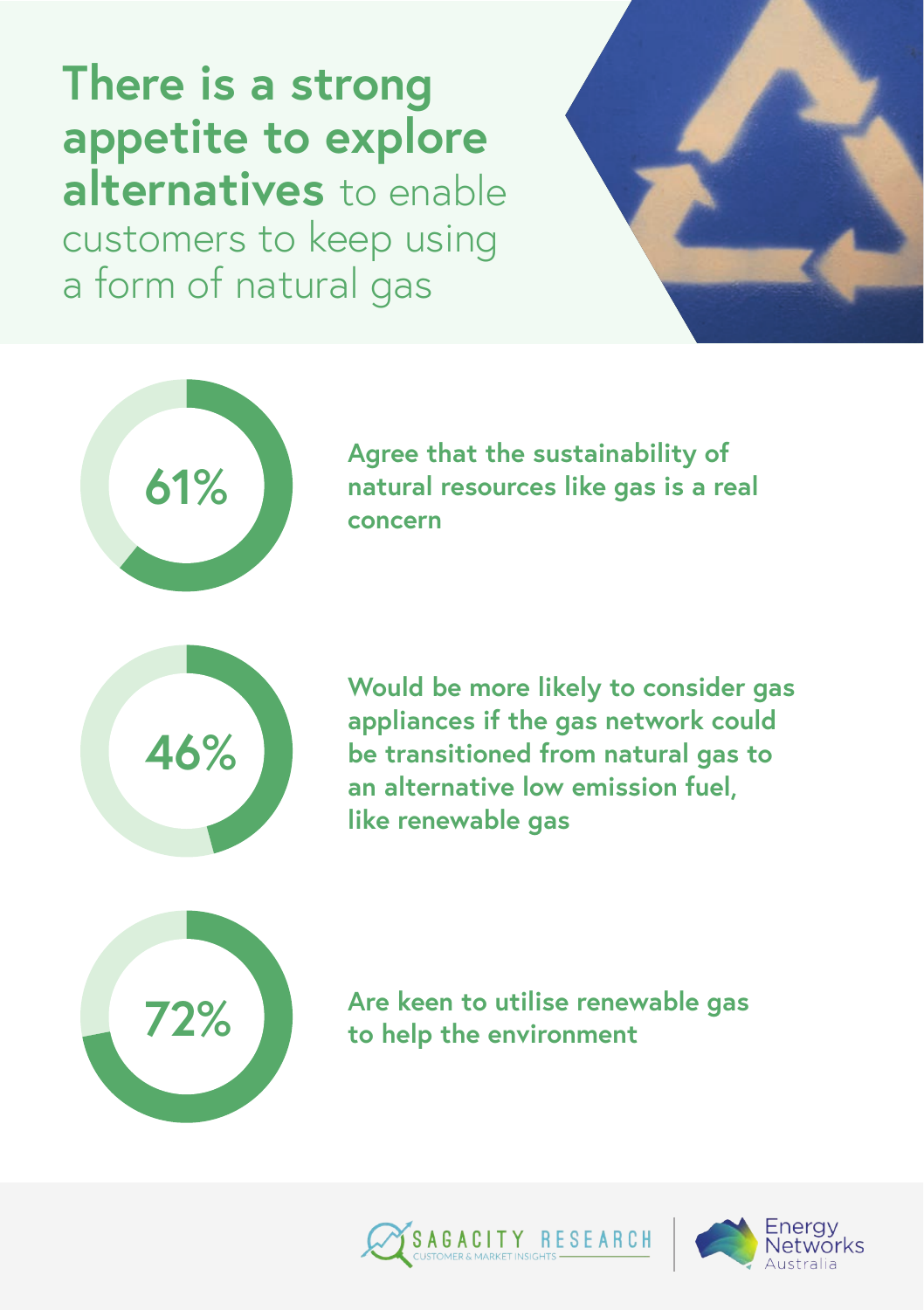## **More than 1 in 10 are considering connecting to natural gas**





Of those without are considering connecting to natural gas.

#### **Why?**

- **36%** Cost / expense
- **15%** Appliances more effective
	- **8%** Better for cooking
	- **5%** Better for heating

*"Cost, it is cheaper using gas"*

*"Gas appliances are more effective than electric ones"*

*"I enjoy cooking with gas"*

*"Instant heat and I think it cooks better"*

*"Cheaper than electricity and I love the heat a gas fireplace gives out"*



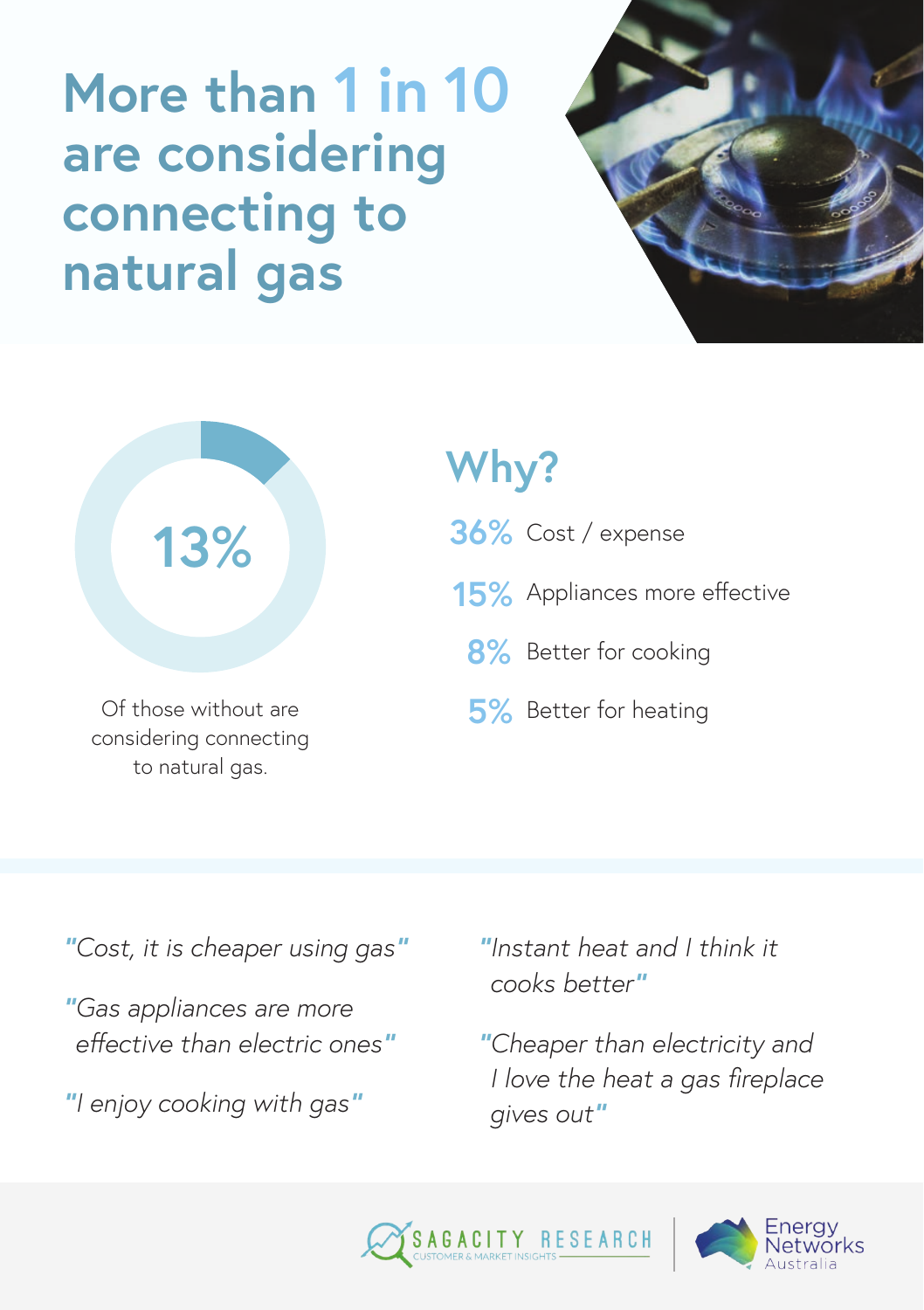## **Nine in Ten**

of those with natural gas intend to continue using it in the future



Just 1 in 10 of those with natural gas are considering dropping the energy source. **Why?**



- **31%** Cost / expense
	- **9%** To use / try solar
	- 8% Gas not sustainable / green
	- 8% Gas is dangerous / not safe

*"It is getting old (gas appliance) and want to try solar to save money and the environment"*

*"Costly and can run electric appliances off solar power"* *"Too expensive when solar could be utilised"*

*"Take full advantage of our Solar panels"*